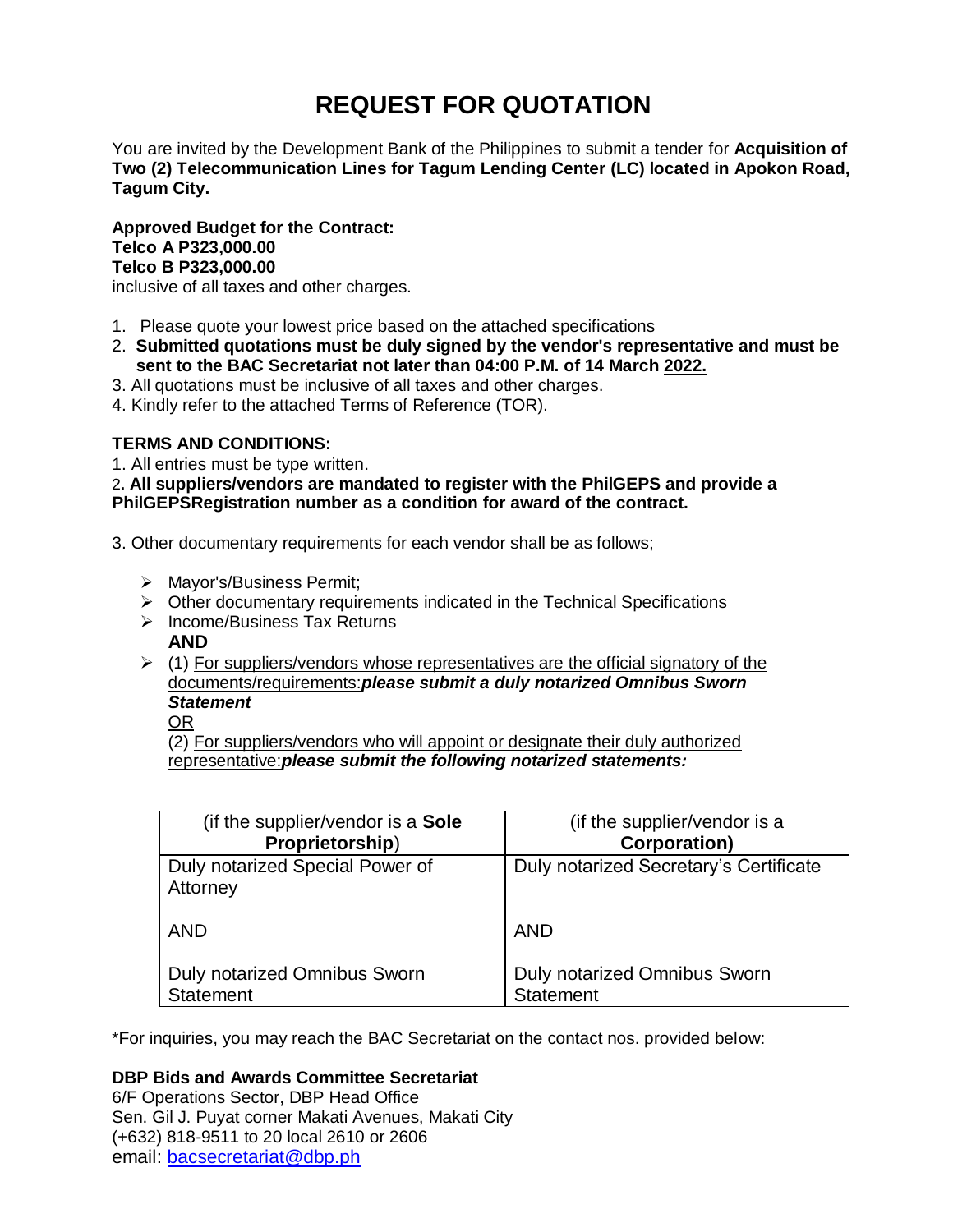**Annex A** 

## ACQUISITION OF NEW, ADDITIONAL AND/OR REPLACEMENT TELECOMMUNICATION LINE/CONNECTIVITY SERVICE FOR THE DEVELOPMENT BANK OF THE PHILIPPINES (DBP)-**TAGUM LENDING CENTER**

### APPROVED BUDGET FOR THE CONTRACT: Telco A: Php 323,000 Telco B: Php 323,000

#### **TECHNICAL SPECIFICATIONS**

#### A. BACKGROUND

allen it is

The telecommunication connectivity service (line) is for the connection of DBP online systems, services and facilities in any of the following DBP remote sites:

A.1. Branch Office, including:

A.1.a. Lending Center A.1.b. Cash Center A.1.c. Branch-Lite Unit

A.2. Automated Teller Machine (ATM)

#### **B. OBJECTIVE**

To acquire stable, reliable and secure telecommunication connectivity/line service to link DBP remote sites to the Head Office from an authorized and qualified telecommunication service provider (Telco).

#### C. COVERAGE OF THE CONTRACT

The contract will be for a one (1) year period starting from date of acceptance of service with the option for automatic renewal.

#### D. MINIMUM SPECIFICATIONS

- D.1. Connectivity/Line Service Availability
	- > The minimum availability of service is 99.6%.
- D.2. Connectivity/Line Specifications
- D.2.a. Branch Office ☑
	- D.2.a.i. Wired MPLS/VPN, Radio Last Mile or VSAT connection with minimum of 2 Mbps bandwidth
	- D.2.a.ii. Must be Ku Band or C Band for the VSAT
	- D.2.a.iii. Inclusive network equipment, such as router and or router/modem, must not be on End-of-Life/End-of-Support status within the contract period
	- D.2.a.iv. Router must support GRE/mGRE tunneling and IP Security (ex. dynamic VPN) and SNMP
	- D.2.a.v. DBP shall have the full access of the router
	- D.2.a.vi. Provide near real time and historical link monitoring
- D.2.b. ATM Wired П
	- D.2.b.i. VPN connection at least 128 Kbps via MPLS
	- D.2.b.ii. Inclusive network equipment, such as router and or router/modem, must not be on End-of-Life/End-of-Support status within the contract period
	- D.2.b.iii. Support GRE tunneling and SNMP

Page 1 of 4

 $\sqrt{p}$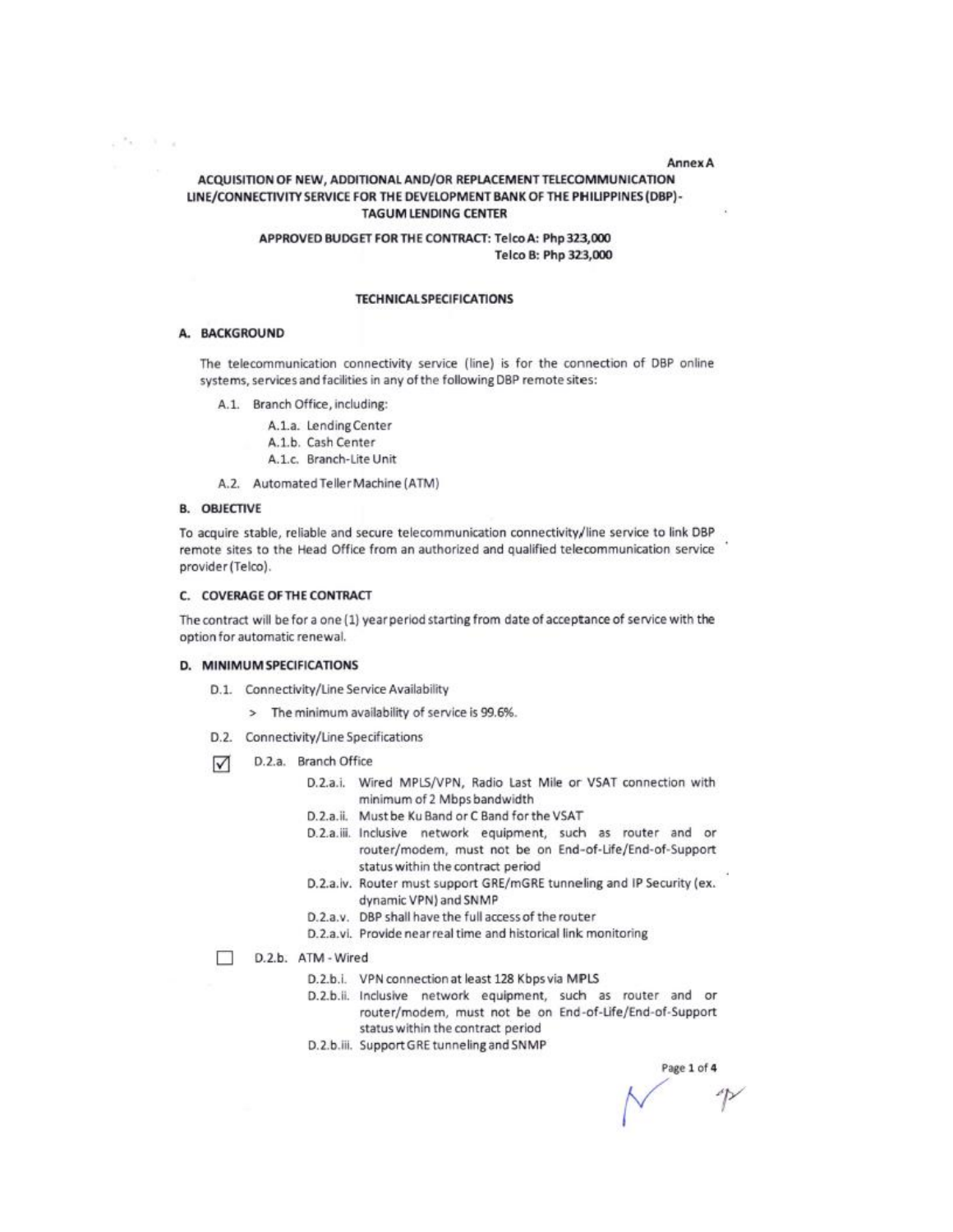$\tilde{\gamma}_K = \tilde{\gamma} \tilde{\gamma} - \gamma_L$ 

ACQUISITION OF NEW, ADDITIONAL AND / OR REPLACEMENT OF TELECOMMUNICATION LINE/CONNECTIVITY SERVICE FOR THE DEVELOPMENT BANK OF THE PHILIPPINES (DBP)

- D.2.b.iv. Provide near real time and historical link monitoring
- D.2.c. ATM Wireless п
	- D.2.c.i. Provide data transmission function by public GPRS/ GSM network or higher
	- D.2.a.vii. Inclusive network equipment, such as router and or router/modem, must not be on End-of-Life/End-of-Support status within the contract period
	- D.2.c.ii. Support GRE Tunneling and SNMP
	- D.2.c.iii. Provide GUI access for local and remote management
	- D.2.c.iv. Operate at -30"+75°C temperature
	- D.2.c.v. Has LED status indication
	- D.2.c.vi. Support RJ45 console port
	- D.2.c.vii. Include: 1 power cord, 2 antennas, 1 console cable, 1 set documentation
	- D.2.c.viii. Provide near real time and historical link monitoring.
	- D.2.c.ix. Meet the average latency requirement of not greater than 200ms measured using the Ping utility or any similar mobile applications
	- D.2.c.x. Meet signal requirement of not less than 2 bars measured using mobile or similar devices capable of said measurement
	- D.2.c.xi. DBP shall have full access to the Modem/Router
- D.3. Support Services and Incident Management
	- D.3.a. The Telco shall provide 24 x 7 onsite, telephone and email support. For every service unavailability/downtime reported, the response time shall be within thirty (30) minutes.
	- D.3.b. Upon the occurrence of service unavailability/downtime, the Telco shall:
		- D.3.b.i. Conduct problem isolation/resolution and link restoration activities
		- D.3.b.ii. Notification via electronic mail (E-mail) and telephone within one (1) hour of the occurrence
		- D.2.b.iii. Minimum of twice a day status report to DBP via E-Mail
		- D.3.b.iv. Estimated time of arrival (ETA) if onsite activities required
		- D.3.b.v. Estimated time of resolution (ETR)
		- D.3.b.vl. Root cause
		- D.3.b.vii. Comply with DBP policies on security and confidentiality during support services.
	- D.3.c. The Telco shall submit an incident report stating the reason/s for the outage and detailing the steps undertaken to resolve a particular problem upon DBP's request.
- D.4. Service Performance Review
	- > The Teico shall conduct a performance review session at least once every quarter of a year

## E. TELECOMMUNICATION CONNECTIVITY/LINE REQUIREMENT CLASSIFICATION

The primary objective of the following provisions is to have multiple Telcos per site, providing service redundancy, high availability and avoiding single point of failure.

E.1. New Telecommunication Line Requirement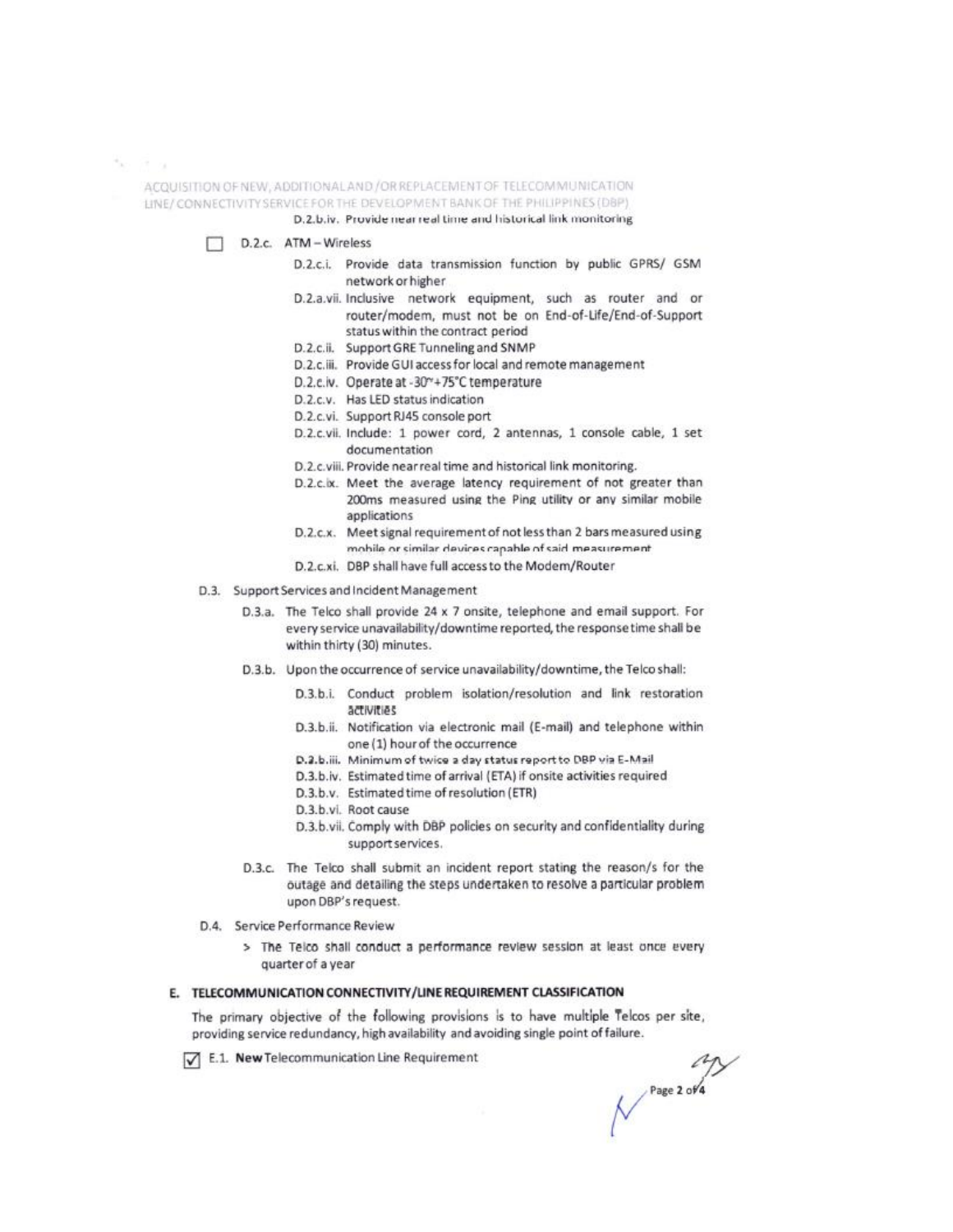$x - 35 = -77 - 10$ 

ACQUISITION OF NEW, ADDITIONAL AND /OR REPLACEMENT OF TELECOMMUNICATION

UNE/CONNECTIVITY SERVICE FOR THE DEVELOPMENT BANK OF THE PHILIPPINES (DBP)

- E.1.a. Covered Sites
	- > New remotes sites

E.1.b. Telco Selection Criteria

- > Telecommunication Line for Branch Office
	- E.1.b.i. Two (2) different Telcos (Telco A and Telco B) shall be selected
	- E.1.b.ii. Telco A is the lowest (winning) provider
	- E.1.b.iii. Telco B is the second lowest provider
	- > Telecommunication Line for Additional ATM Facility of a Branch Office
		- E.1.b.iv. The Telco must be different from the one which has the majority or most of the telecommunication connectivity services provided for the ATM/s of that Branch Office
- E.2. Additional Telecommunication Line Requirement
	- E.2.a. Covered Sites
		- > For existing sites with existing telecommunication line/s
	- E.2.b. Telco Exception
		- > The Telco/s of the existing line/s servicing the site shall not be Invited and will not be allowed to participate
- □ E.3. Replacement Telecommunication Line Requirement
	- E.3.a. Covered Sites
		- > For existing sites with existing telecommunication line/s
	- E.3.b. Telco Exception
		- E.3.b.i. For Telco Redundancy Replacement
			- > The Telco of the existing line/s servicing the site including the one to be replaced shall not be invited and will not be allowed to participate
		- E.3.b.ii. Replacement for the Purpose of Telecommunication Line Capacity (Bandwidth) Upgrade
			- > The Telco of the other existing line/s servicing the site (i.e., other than the one to be replaced) shall not be invited and will not be allowed to participate
		- E.3.b.iii. For Wireless to Wired Facility Replacement
			- > The Telco of the other existing line/s servicing the site (i.e., other than the one to be replaced) shall not be invited and will not be allowed to participate

#### **F. DISCONTINUANCE OF SERVICE**

DBP can opt to discontinue the service within the contract period without pre-termination fee/s, if the Telco provider fails to meet the required minimum availability of service, specified in item D.1, for three (3) consecutive months (3-strike rule)

G. PAYMENT

The payment shall be in a monthly basis every after the service acceptance.

Page  $\overline{\mathbf{3}}$  of  $\mathbf{4}$